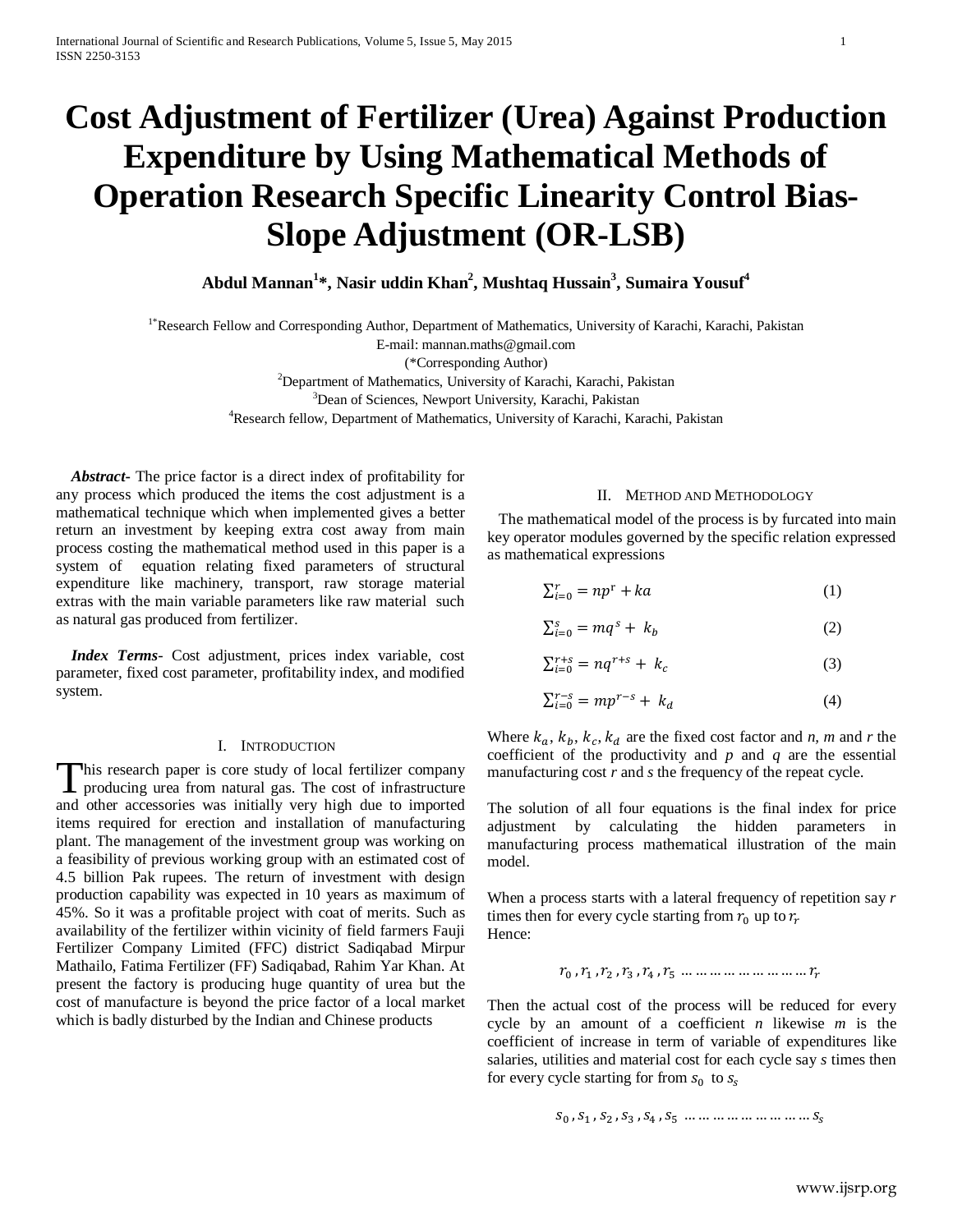The main process cost *p* which a direct cost index of the raw material an accessories and the *q* is the indirect cost of production like utilities electricity, water, gas and salaries etcetera.

The first equation is the material equation, second equation is the labor equation (services), third equation is the effect of material over services and fourth equation is the effect of service over material (provision)

## III. MATHEMATICAL WORKOUT

 For a given time where *r* and *s* are different like in three shifts only one production cycle  $(s = 3, r = 1)$  and likewise if four cycle of production with two shift  $(s = 2, r = 4)$  the actual rate of change between any two parameters can be estimated by using differentiated in time keeping in main equation.

Quantum as  $\alpha$  and *t* is the process cycle (time) where  $t = 1$ ,  $t = 2$ ,  $t = 3$  and  $t = 4$ 

$$
\alpha_1 = \frac{d\alpha}{dt} = \frac{d}{dt} \left( np^r + ka \right) \tag{5}
$$

$$
\alpha_2 = \frac{d\alpha}{dt} = \frac{d}{dt} (mq^s + k_b)
$$
 (6)

$$
\alpha_3 = \frac{d\alpha}{dt} = \frac{d}{dt} \left( nq^{r+s} + k_c \right) \tag{7}
$$

$$
\alpha_4 = \frac{d\alpha}{dt} = \frac{d}{dt} (mp^{r-s} + k_d)
$$
\n(8)

# IV. FORMULA EXTRACTION

 In the scenario of production and material cost variation during one cycle of operation the change in the in the services value and non-productive cost on various entities like management transportation medical facilities and supporting services make the formula structure as an average of ratio between two essential cost and the two non-essential cost the summation the primary cost per cycle is summed up to nearest possible factor closed to the highest value in the data table after the normalization of data per  $\alpha$  Column per year the average value is formulated by a factor of variability labeled as α it has four value coefficient like  $\alpha_0$ ,  $\alpha_1$ ,  $\alpha_2$ ,  $\alpha_3$  and  $\alpha_4$ , where  $\alpha_1$  and  $\alpha_2$  are the essential cost it cannot be changed for one cycle but  $\alpha_3$  and  $\alpha_4$  can be adjusted by the reducing the structural cost or fixed cost in this scenario on the actual cost will be vary closed to profitability factor the design factor of adjustment profitability factor is below

$$
p_F = \frac{\alpha_1 + \alpha_2}{\alpha_3 - \alpha_4}
$$

**Table-1 COST MANUFACTURING QUARTERLY (ALL PRICES ARE IN BILLION PKR)**

| Year | $Cycle(C_1)$ | $Cycle(C_2)$ | Cycle $(C_3)$ | $C_1 + C_2 + C_3$ |
|------|--------------|--------------|---------------|-------------------|
| 2005 | 6.2          | 10.1         | 9.8           | 26.1              |
| 2006 | 7.2          | 9.1          | 9.6           | 25.9              |
| 2007 | 7.8          | 9.5          | 10.2          | 27.5              |
| 2008 | 8.3          | 10.1         | 9.7           | 28.1              |
| 2009 | 9.4          | 10.7         | 9.7           | 29.8              |
| 2010 | 10.1         | 9.9          | 9.8           | 29.8              |
| 2011 | 11.4         | 9.4          | 9.9           | 30.7              |
| 2012 | 12.9         | 10.2         | 10.0          | 33.1              |



**Table-2 NON PRODUCTIVE EXPENDITURE COST QUARTERLY (ALL PRICES ARE IN BILLION PKR)**

| Year | Cycle $(C_1)$ | $Cycle(C_2)$ | Cycle $(C_3)$ | $C_1 + C_2 + C_3$ |
|------|---------------|--------------|---------------|-------------------|
| 2005 | 4.2           | 4.5          | 9.6           | 18.3              |
| 2006 | 4.6           | 4.1          | 8.4           | 17.1              |
| 2007 | 4.7           | 4.4          | 9.2           | 18.3              |
| 2008 | 4.7           | 4.5          | 9.1           | 18.3              |
| 2009 | 4.9           | 4.9          | 9.2           | 19.0              |
| 2010 | 5.6           | 5.5          | 9.6           | 20.7              |
| 2011 | 5.9           | 5.9          | 9.9           | 21.7              |
| 2012 | 6.2           | 6.4          | 10.4          | 23.0              |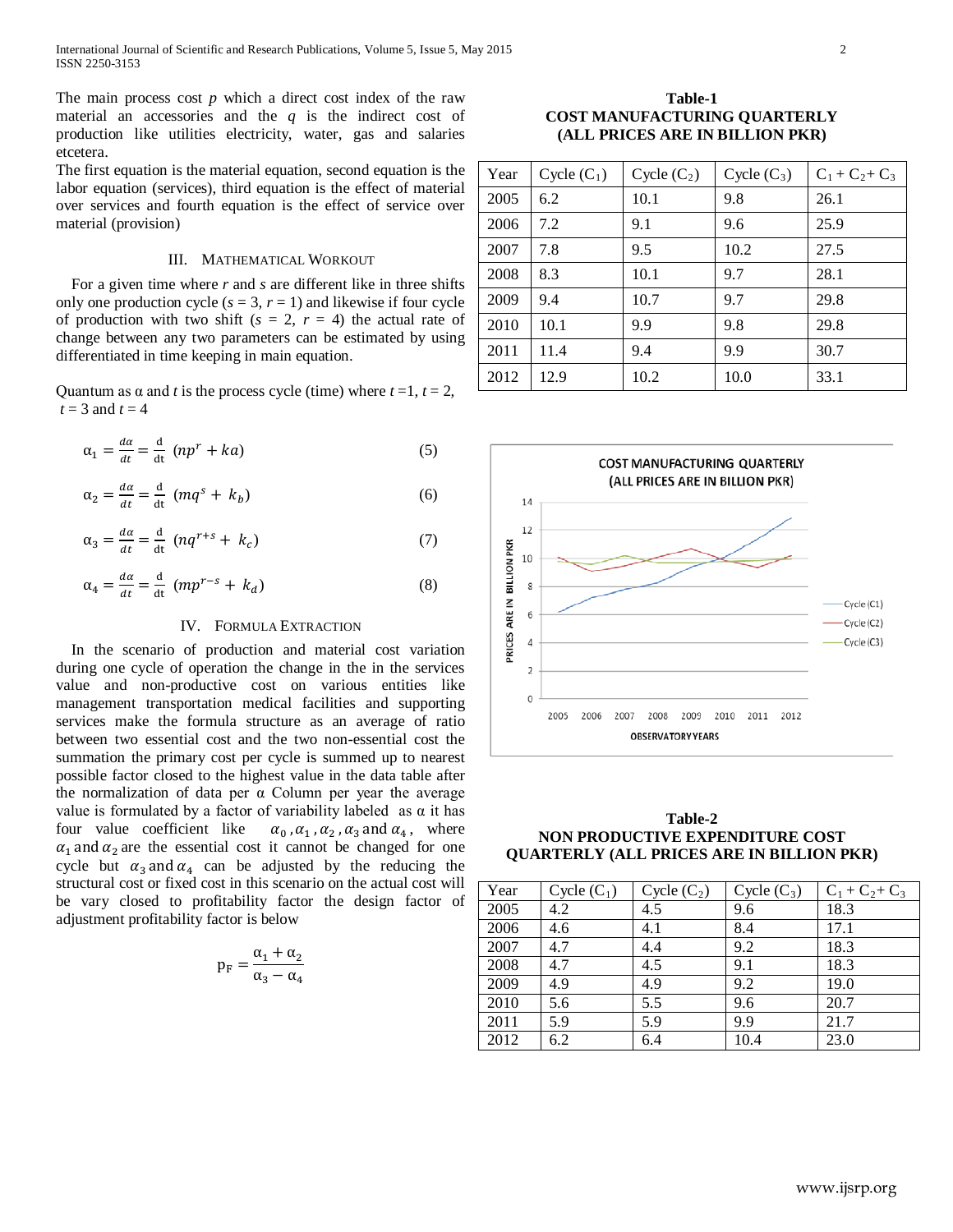

# **Table-3 PRODUCTION SERVICES COST QUARTERLY (ALL PRICES ARE IN BILLION PKR)**

| Year | Cycle $(C_1)$ | $Cycle(C_2)$ | Cycle $(C_3)$ | $C_1 + C_2 + C_3$ |
|------|---------------|--------------|---------------|-------------------|
| 2005 | 7.2           | 9.2          | 11.2          | 27.6              |
| 2006 | 8.9           | 11.1         | 12.4          | 32.4              |
| 2007 | 11.2          | 11.7         | 12.4          | 35.3              |
| 2008 | 12.9          | 12.0         | 13.9          | 38.8              |
| 2009 | 12.4          | 11.9         | 14.1          | 38.4              |
| 2010 | 13.3          | 12.1         | 13.9          | 39.3              |
| 2011 | 13.7          | 13.1         | 13.8          | 40.6              |
| 2012 | 15.5          | 13.7         | 13.4          | 42.6              |



# **Table-4 INFRASTRUCTURE COST QUARTERLY (ALL PRICES ARE IN BILLION PKR)**

| Year | $Cycle(C_1)$ | $Cycle(C_2)$ | Cycle $(C_3)$ | $C_1 + C_2 + C_3$ |
|------|--------------|--------------|---------------|-------------------|
| 2005 | 4.89         | 4.97         | 7.3           | 17.16             |
| 2006 | 4.63         | 4.36         | 6.1           | 15.09             |
| 2007 | 4.95         | 5.55         | 5.5           | 16.00             |
| 2008 | 7.11         | 7.51         | 5.8           | 20.42             |
| 2009 | 7.85         | 7.93         | 5.9           | 21.68             |
| 2010 | 7.19         | 7.91         | 5.6           | 20.7              |
| 2011 | 6.39         | 6.94         | 5.3           | 18.63             |
| 2012 | 5.57         | 7.8          | 5.4           | 18.77             |



## V. RESULT EXTRACTION PF

 For all three cumulative cycles the mean value will indicate the actual index per year and median of the five year of the production cost will represent the actual production cost.

If the P<sub>F</sub> value of the index is  $(0.9 < P_F = 1)$  then model is fit for profitability over price of fertilizer and if this index is  $(P_F \le 0.9)$  fertilizer costing not fit for profit.

# VI. RESULT & DISCUSSION

The calculation of the price adjustments using the simple mathematical models is successful in third world countries like Pakistan where value added pricing is not applied and is not predicted the major portion of our working class the salary paid and the farmers other agricultural operative entities are not included in the tax structure but the agricultural product is highly dependent upon fertilizer then for the price structure of the fertilizer is a deciding factor of productivity the main objective of the price adjustment of the major group of fertilizer is the controlled price implemented by government authorities. The agriculture showing season the dealer price of fertilizer is under the control structure of the supplier to the manufacturer like FFC, FF and ENGRO. Our mathematical model adjust the cost over price structure such that no gap between primary expenditure and find production of the fertilizer by providing essential index is in